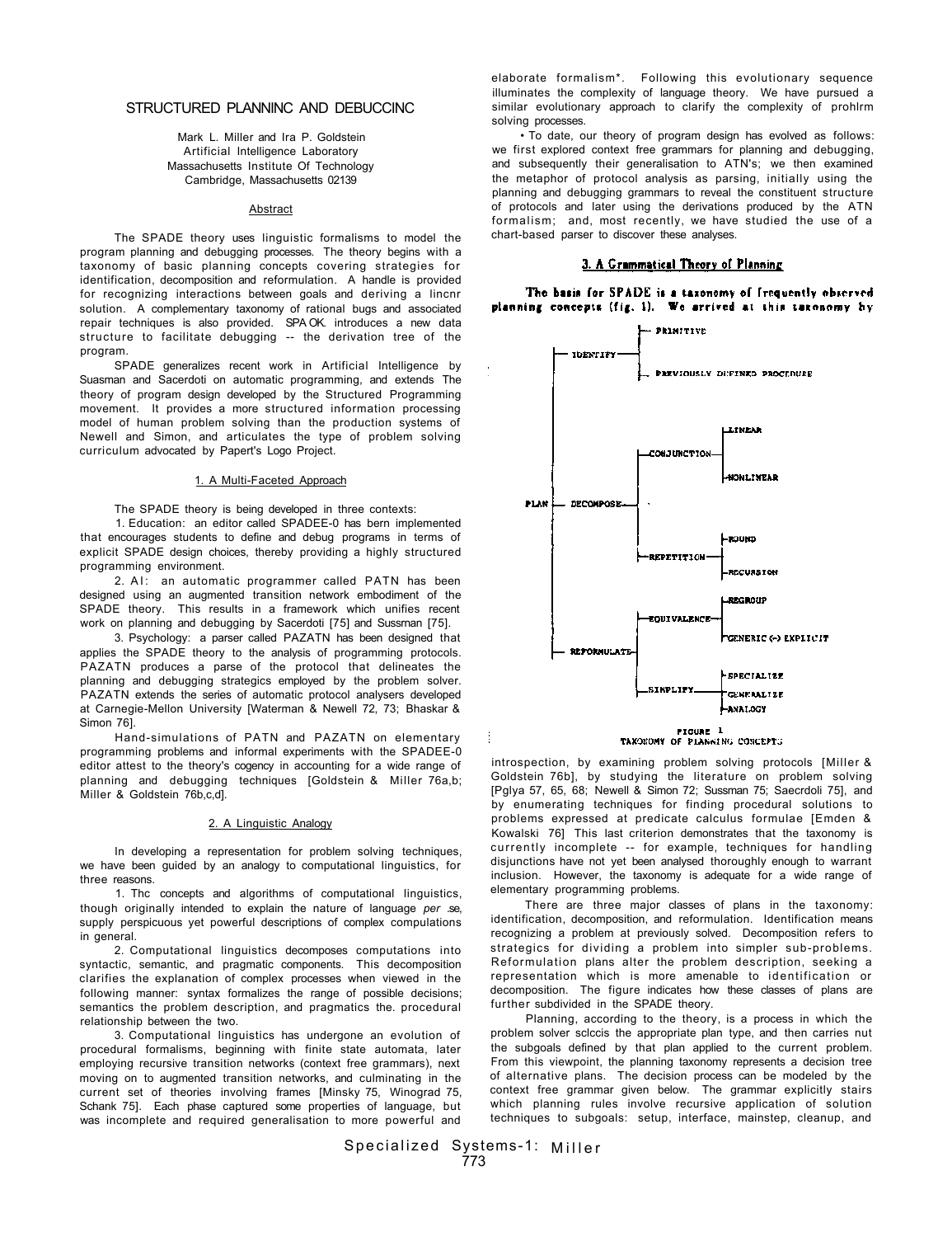parallel.

The gremmer is written using the following syntex "I" is disjunction, V is ordered conjunction, "&" is unordered conjunction, "<..>'" is iterstton, [,] is optionality, end a lower csse phrese in quotation msrks (eg, "repest step"/ describes \$ lexicel Item which is not further expended in the grsmmsr.

### PLAN -> IOENTIFY | DECOMPOSE | REFORMULATE

IDENTIFY -> PRIMITIVE | DEFINED DEFINED -> "call user subprocedure" & PLAN DECOMPOSE -> CONJUNCTION | REPETITION CONJUNCTION -> SEQUENTIAL | PARALLEL SEQUENTIAL -> [SETUP] + (MAINSTE-P + [INTERFACE])\* + [CLEANUP] PARALLEL -> <PLAN>\* SETUP -> PLAN MAINSTEP -> PLAN  $INTERFACE$  -> PLAN CLEANUP -> PLAN REPETITION -> ROUND | RECURSION ROUND -> ITER-PLAN | TAIL-RECUR ITER-PLAN -> repeat step" + SEQUENTIAL TAIL-RECUR -> "itop step" + SEQUENTIAL + "recur step"

The SPADE theory is not restricted to any particular domain However, to provide concrete examples, we have concentrated on problems from elementary Logo graphic\* programming [Papert 71]. This domain was chosen because of the availability of extensive student performance data. The grammar rules for primitives in this domain arc:

PRIMITIVE -> VECTOR | ROTATION | PENSTATE VECTOR -> (FORWARO | BACK) + "number" ROTATION -> (LEFT | RIGHT) + "numbtr" PENSTATE -> PENUP | FENDOWN

A typical task undertaken by beginners in the Logo environment is to draw a wishingwell picture using the computer (fig. 2). Fig. 3 illustrates a solution to the wishingwell problem with its hierarchical annotation according to our planning grammar.

The grammar characterizes the decision process involved in selecting plans from the taxonomy. We illustrate its utility in the next two sections by constructing an editor that embodies the grammar and analyzing debugging in terms of the grammar. Then we show how the grammar can be augmented to include not only the syntax of plans, but their semantics and pragmatic\* a\* well.

### 4. SPADEE-0. A Planning Assistant

One reason for calling our theory of planning and debugging structured is to emphasise the link between our research and the Structured Programming movement. Dahl, Dijkstra, and Hoare [72] call for a style of programming which reflects coherently structured problem solving; but a detailed formalization of what this style entails is lacking. Our efforts in this direction, therefore, supplement the work of Dijkstra and others. How can we judge, though, whether a particular gremmer of plans captures the planning dceisions involved in solving problems for some domain? One methodology is to incorporate the grammar into an editor (SPADEE-0) whose purpose is to augment and direct the capabilities of a human user. The critical question then becomes the extent to which the editing system aids or hinders the user.

Suppose a problem solver is defining a Logo program for drawing the wishingwell shown earlier. In SPADEE-0, this is accomplished by applying the planning.grammar in generative mode:

Ia. What 1s the name of your procedural

 $1b.$   $\forall W$ 

- 2a. Tht rule is: PWK -> IDENTIFY | DECOMPOSE I REFORMULATE What now?
- 2b. >DECOMPOSE





## 34. The rule is: DECOMPOSE -> CONJUNCTION | REPETITION. 36. >CONJUNCTION

4a. The rule is: CONJUNCTION -> SEQUENTIAL ... -> [SETUP] + <MAINSTEP+[INTERFACE]>\* + [CLEANUP]. Oo you want to defint the optional SETUP?

4b. >Latar

SPADEE-0 thus encourages users to articulate their design decisions in top-down order. At the same time, the system allows the user to escape from this strict discipline if an alternative solution order seems preferable. This was illustrated by the user's "later" instruction, which suspends the current goal for subsequent solution.

SPADEE-0 was implemented by assigning an interpretive procedure to each grammatical operator. In essence, the editor is a bookkeeper for the user's goal tree. Though simple, the editor serves three useful purposes.

1. From an educational standpoint, the editor encourages students to articulate their problem solving strategies. The fundamental hypothesis of the Logo Project, as presented by Paperl [71], is that such articulate problem solving is beneficial to the learner. SPADEE-0, with its extreme form of articulation, provides an experimental vehicle for evaluating Papert's claim. Our experiment will he to test whether students exposed to SPADEE-0 learn Logo faster than controls whose problem solving is more tacit.

2. From an AI standpoint, its use will indicate whether the planning grammar is adequate, or whether certain plans are not present that competent problem solvers feel arc necessary,

3. From a psychological standpoint, we will collect transcripts of individuals using the editor and formulate pernonal grnmmars based on the particular rules usually employed by each user. The personal grammar will model the problem solving skills of that individual. In the past we have manually analysed protocols from standard Logo. SPADEE-0 protocols, with their explicit planning choices, should be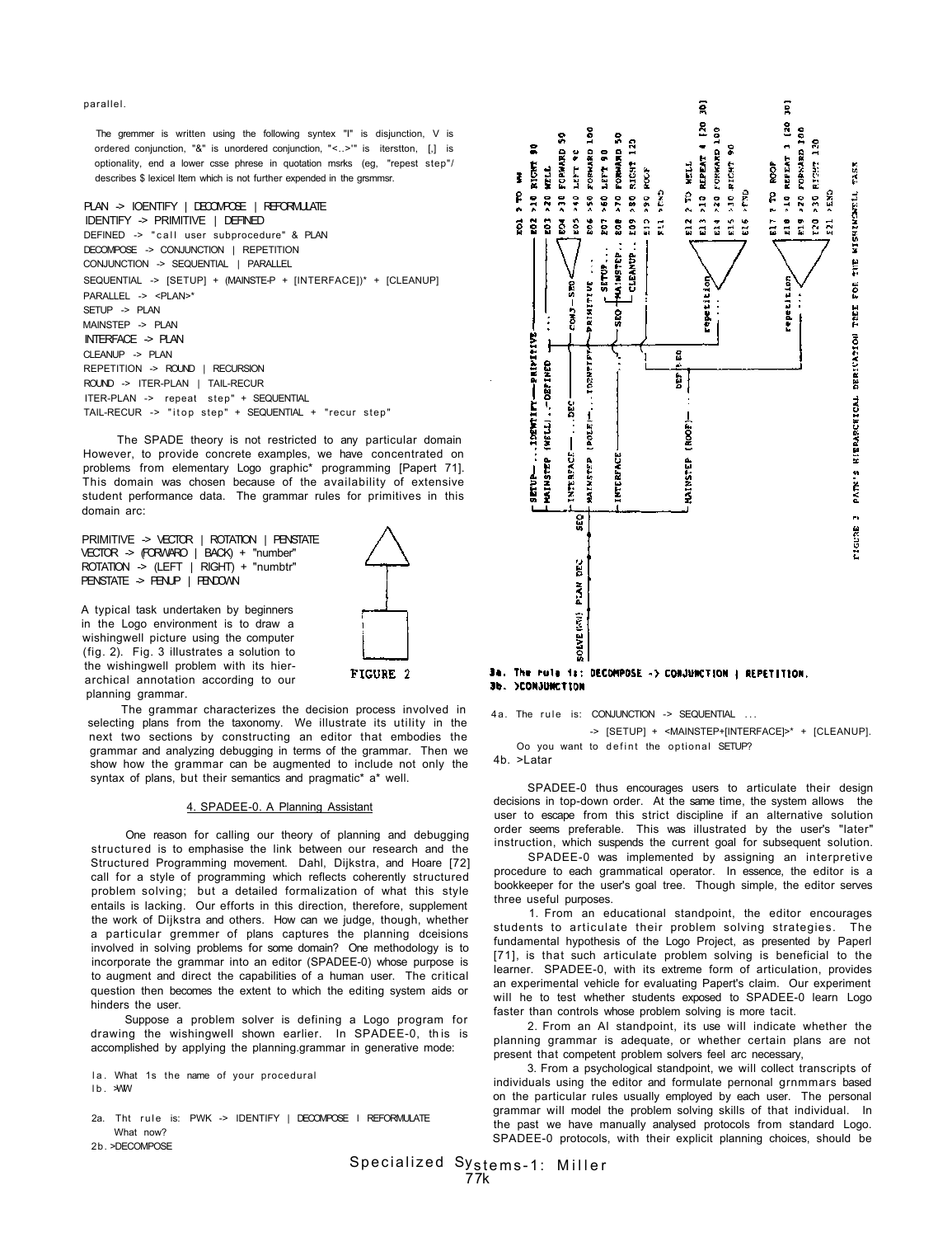#### 5. RAID, A Debugging Assistant

SPADE ineludcs a theory of debugging. Sueh a theory is essential, since problem solvers must often formulate plans in the fare of imperfect knowledge and limited resources. Under such circumstances, even carefully reasoned judgments may be mistaken.

Given a grammatical theory of planning, debugging can be analyzed as the localixation and repair of errors in applying grammar rules during planning. Since our planning rules were constructed from operators for conjunction, disjunction, and oplionality, three basic classes of errors arise:

1. syntactic bugs, in which the basic grammar is violated, such as when a required *conjunct* is missing;

2. semantic bugs, in which a Romantic constraint arising from the particular problem is violated, such as when a syntactically *optional* constituent, needed because of the semantics of the particular problem, is missing;

3. pragmatic bugs, in which an inappropriate selection from a set of mutually exclusive *disjuncts* is made.

Fig. 4 exemplifies these bug types. Although additional FIGURE  $_{4A}$  - SYNTACTIC.\I,IA INCOKPIA'1

A NECESSARY roN.iur.rv ir MTr.- M



FIGURE 48 - SEMANTICALES INCORRECT LEAD AN OPTIONAL CORJUNCT IS MISSING.



categories (including execution and efficiency hup\*) must he defined to make this taxonomy of bugs complete, these classes are adequate lo characterize many examples which arise in elementary programming.

RAID is a debugging assistant for SPADKK-0 implemented on the basis of this taxonomy of errors. As SPADKK-0 prompts the user through the planning process, those choices which might lead to syntactic, semantic, or pragmatic bugs arc recorded by the system. In subsequent debugging episodes, RAID alerts the user to the relevant bug warnings, thereby aiding in diagnosis. Moreover, the SPADKK-0 planning editor can then be reinvoked to guide repair of the bug by resuming planning in the context of the culpable decision. An interaction with RAID that would arise from premature execution of a program is illustrated below:

*The user has continued defining the wishingwell program begun earlier, with iti current definition as shown in fig. 4b. Although an initial SETUP and a*n *INTERFACE have not yet been supplied, the user requests execution of the program.* 

lb. >RUN WISHINGWELL

- 2a. OK. *(Fig. 4b shows the result.)* What now?
- 2b. >Diagnose
- 3a. The rule 1s: DIAGNOSE -> (PARSE|CODE|HO0ELI PROCESS)\*.
- Which typt of diagnosis do you want to use?
- 3b. >Parsa
- 4a. The rule 1i: PARSE -> SYNTAX|SEMANTICS!PRAGMATICS. Which bug type do you want to consider?
- 4a. >Semant1ci
- 5a. The following optional steps are missing: The SETUP and the WELL-POLE INTERFACE.
- 5b. >Repa1r
- 6a. The rul e 1s: REPAIR -> COMPLETE *\* REPLAC£.
- 6b. >Complete Intarface between well and pole.
- 7a. The rule is:  $COMPETE \rightarrow PLAN \rightarrow IDENTIFY \mid ...$

In this example, the interaction with SPADKK-0 was again guided by a grammar; this debugging grammar is given below.

## DIAGNOSE -> <PARSE I CODE | MOOEL | PROCESS)\*

PROCESS -> <ASK | TRACE>\* CODE -> "print definition"  $MODEL$  ->  $RUN$ PARSE -> SYNTAX | SEMANTICS | PRAGMATICS SYNTAX -> "review conjunctive choices 1n plan" SEMANTICS -> "review optionel choices 1n plen" PRAGMATICS -> "review disjunctive choices in plen" REPAIR ■> COMPLETE | CORRECT COMPLETE -> "solve for missing conjunct" CORRECT -> "choose alternative disjunct"  $RUN -> "run code line" + ['error msg"] + [DEBUGI]$ ASK -> "print definition" | "print value" TRACE -> [SELF-DOC\*] + RUN\* SELF-DOC -> "add break" | "add print" | "add trace"

The grammar is intended to include the traditional debugging strategics employed by programmers as well as the PARSK-bascd strategies made possible by the derivation tree.

For more complex programs, there will be too many potential bug locations for RAID's undirected advice to be helpful. Hence, following SPADKK-O's *structured bookkeeping* philosophy, we allow the user to set caveats during planning regarding those decisions which appear to be potential trouble spots. In this fashion, SPADKK-0 permits an exploratory style of problem solving, as illustrated below.

*Suppose the wishingwell program is part of n large project. Then the number of optional constituents that have not been defined will he large. The user will probably have some insight into which of these is actually needed. To facilitate debugging, the user is encouraged to place caveats at those decisions he suspects may require later debugging.* 

6a. Do you want to define the optlonel SETUP? 6b. >No.

- 7a. Do you wish to record a caveat here?
- 7b. >Yes.

6a. OK. ROOF, POLE, and WELL are pending...

Another mechanism to make SPADEE's and RAID's advice more directed it to supply the semantics for problems. This it the topic of

Snecia1f7<»H Systems-1: Miller 775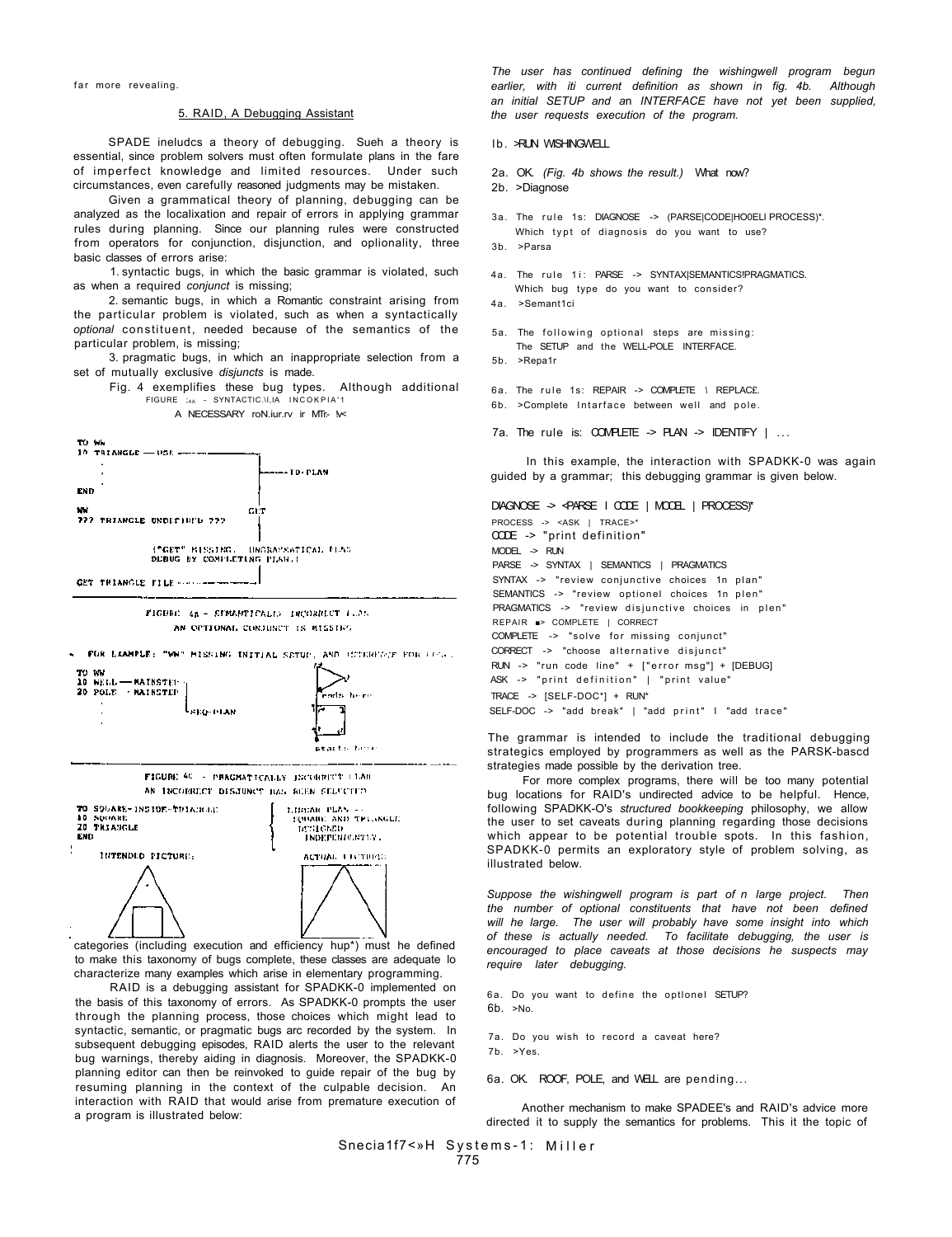the next section.

#### 6. PATN - An ATN for Planning

While context free grammar\* can represent a useful abstraction of planning decisions, they have limitations which prevent them from providing a complete theory. They provide no representation for the semantics of the prohlem nor for the pragmatics involved in choosing one plan over another. For this reason, we have designed and arc currently implementing PATN, an augmented transition network (ATN) problem solver. We have adopted the ATN formalism for the same reasons that led Woods [70] to introduce it into computational linguistics: the semantic and pragmatic limitations of contest free grammars.

Fig. 5 provides a global view of PATN [Goldstein & Miller 76b]  $+$  SOLVE(P-G) s-wieraryth) – marenn tom mouseinn found an fomme<br>W-Befermolice(M) – "Replace model with elternativa<br>W-Befermolice(M) – "Replace model with elternativa  $1.6345$ solution found in the <u>Cample Regiscats</u>:<br>Register H – Predicate logic problem descripti<br>Register A – Advicu about goal interaction **The Season** mnything in the answer libra<br>The problem description rap<br>scoted as a generic 41ement? PATN COAL +FIRST 훋 PLAN-PLAN GOA! S-REST pruhlem dencription 5 COALS-≣ SIMPLIFIED VIEW 5 ≘ **Turum the** refirent<br>Loop Generic (M) - "Is the ដ្ឋ **Experie Conditions:**<br>He Library - "Is Service Actions:<br>Service Actions: **COALS-ORDER (M.A)** PLAN-SERCH, A) **ATERACTIONS (M)** ď.  $\overline{a}$ **FIGURE** Ιē É LINEARIZATION క్టే ę **M-REFORMULATE (M)** ទ្ធិ : PLAN-LIBRARY (M) A-A A : CONSTRAINT S € S EXPLICIT **M-LIKEARIZE** GENERIC А  $\tilde{\phantom{0}}$  $\ddot{.}$ ğ ŝ 눥  $\mathbf{e}$ **CLBRART** Э 6 REGISTER<br>ABBREYIATIONS Ž N-YODEL The topology of the network embodies the planning grammar.<br>The topology of the network embodies the planning grammar. ž

Registers contain descriptions of the problem, the solution, and various temporary constructs built during planning. Arc predicates supply pragmatic guidance by examining the registers and appropriately directing the planning process. For example, an identification plan cannot proceed if the problem description cannot be found in the answer library. PATN has been successfully hand-simulated on elementary Logo and Blocks World problems.

PATN allows us to elaborate our notion of a completed plan by defining an annotated *derivation tree..* Associated with each node of the plan derivation is a snapshot of the values of the ATN registers at the point in the planning process when that node was created. A derivation tree reveals the constituent structure of the plan; these *semantic variables* reveal the semantic intent. A set of *pragmatic*  assertions at each node, derived as instances of PATN's arc predicates, reveal the reasons for preferring a given plan over its competitors. Fig. 6 shows the annotated derivation tree for the wishingwell program given earlier.



An intended application of PATN is as a module of the SPADEE editor for providing the user with additional advice. The following hypothetical dialogue with SPADEE-1 (the SPADEE-0 editor augmented by PATN) illustrates this.

- 2a. Would you like to define model?
- 2b. >WI5HIN6WELL
- 3a. OK. WISHINGWELL found 1n Modal Library. PLAN -> IDENTIFY | DECOMPOSE | REFORMULATE What now?
- 3b. >ROOF POLE WELL
- 4a. Ara thasa subgoals for LINEAR DECOMPOSITION?  $4 b. >YFS$
- 5a. The pending mainittpi ara ROOF, POLE, WELL.
- 5b. >ROOF
- 6a. In tht model ROOF 1s deierlbed as a triangle. TRIANGLE 1s a procedure 1n the answer library . Would you Uka to use 1t?
- 6b. >YES
- 7e. OK. The ROOF 1s complete. Pending goals are: POLE, WELL, and the preparatory steps...

PATN's Linearisation Loop provides a superstruclure for handling dependent, interacting subgoals. The approach is to view a non-linearity as a property of the problem description. That is, even though one description of the problem leads to an unsuccessful refinement process because of interactions between subgoals, another description can succeed by making the dependent constraints explicit. For example, consider the SQUARE-INSIDK-TRIANCLE of fig. 4C If the problem description is: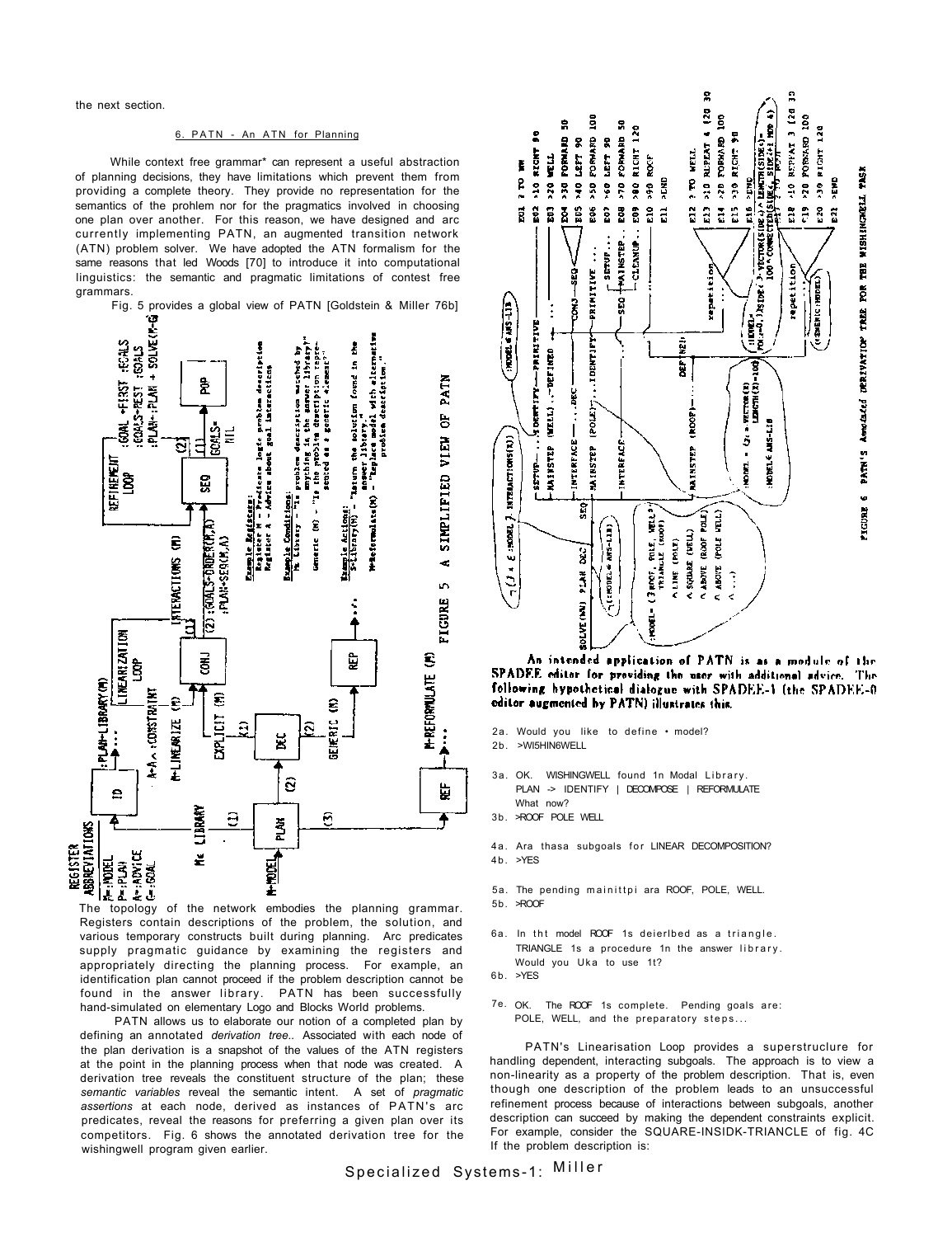SQUARE X; TRIANGLE Y' INSIDE X Y;

then a decomposition that draws the square and triangle independently and then attempts to fit them together Io achieve the inside relation will fail. However, a problem description of the following form allow\* a successful decomposition:

SQUARE X, WITH SIDE \* 100; TRIANGLE Y, WITH SIOE - 300; CENTER OF  $X \blacksquare$  CENTER OF Y.

The 1NTKRACTIONS predicate is a conjunction of tests on the model register. Kach test is responsible for detecting a given non-linearity. A corresponding action modifies the model, adding new statements Io make the interaction explicit. The REFINKMKNT loop is the repository for what Sussman [75] calls the Critics Gallery. Thr theoretical progress of PATN is lo integrate the Critics Gallery concept into a theory of planning. In Sussman's HACKER, the critics gallery and library of programming techniques were separate modules: there was no integrated theory.

Of course, at any point in time the system may be unaware of a given type of non-linearity. In such cases, the absence of an interaction test will lead to a sequential decomposition that ultimately fails. The design of a program for debugging such failures is the subject of the next section.

### 7. DAPR - An ATN for Debugging

PATN can make mistakes. That is, PATN will sometimes introduce what we term *rational hug\** into its plans, due to making arc transitions with imperfect knowledge of subtleties or interactions in the task domain. Hence, PATN must be equipped with a complementary debugging module, DAPR (fig. 7).



DAPR's task it easier than that of RAID: DAPR must analyze the closed set of bug types to which PATN is subject, whereas RAID is intended to assist human programmers in finding and correcting a wide assortment of buys. DAPR employs three diagnostic techniques:

model, process, and plan diagnosis. Model diagnosis is the basic technique. It amounts to comparing the effects of executing a plan to a formal description of its goals, to determine if, and in what fashion, the plan has failed. Another DAPR technique, based on Susctnan's HACKKR [75], is examining the state of the process at the time of the error manifestation. Plan diagnosis, a DAPR first, involves examining the caveat<sup>\*</sup> left by the planner as various nodes were constructed.

DAPR will also be used to provide additional guidance to RAID. This illustrates the synergism possible when educational, psychological and AI facets of a cognitive theory are studied in an integrated fashion. This integration is further exemplified in the next section when we apply the SPADK theory to protocol analysis.

#### 8. PAZATN, a Protocol Analyser

As soon as one has an heurislically adequate theory of program design, it is natural to ask, "Can the theory provide an account of how *people* design programs?". An experimental technique we employ for answering this question is the analysis of protocols collected during problem solving sessions. By adopting this methodology we follow the precedent established in seminal studies conducted at Carnegie Mellon University [Newell & Simon 72; Waterman & Newell 72, 73; Rhaskar & Simon 76]. Our work extends their approach along three dimensions.

1. With the exception of the recent Rhaskar & Simon effort, the CMU studies have been restricted lo very limited domains such as cryplarithmelic Rather than limiting the task domain, we limit thr range of responses. Typically protocols are transcriptions of think-aloud verbalisations; we focus on the more restricted interactions arising from a problem solving session at a computer console. The analysis task in this setting is lo interpret user actions — editing, executing, tracing, etc. — in terms of the SPADK theory of planning and debugging.

2. The CMU theory centers on the *production* systemn model. Although productions arc Turing universal, they encourage a less hierarchical, less local program organization than the linguistic formalisms of the SPADK theory. In PATN, each arc transition, consisting of a predicate and an action, can be thought of as a production. However, PATN organizes these productions into local contexts, each of which consists of the arcs exiting from a given node. Not all of the arc productions arc present at any moment in time; an arc is present only when the problem solver is at the relevant node. In the production systems discussed in Human Problem Solving [Newell & Simon 72], all of the productions are always present and are tested in serial order.

*3.* CM U analyses are based on the *problem behavior graph.*  Pursuing an analogy to computational linguistics, we define an interpretation of a protocol to be a parte tree supplemented by semantic and pragmatic annotation. The parse tree characterizes the constituent structure of the protocol. Semantic and pragmatic annotation — variables and assertions attached to nodes of the parse tree -- formalize the problem description and the rationale for particular planning choices. Annotated parse trees closely reflect the local structure of PATN's linguistic problem solving machinery, leading more directly to inferences regarding individual differences than is evident from problem behavior graphs.

Ruvcn Brooks [75] applied the CMU approach lo the programming domain, developing a model of *coding* -- the translation of high level plans into the statements of a particular programming language — and testing the model by analyzing protocols. His model is a set of production rules whose conditions match the patterns of plan elements and whose actions generate code statements. Protocols are analyzed manually, with the experimenter attempting to infer the plan which is then expanded by the production system into code paralleling that of the protocol. The processes of understanding the problem, generating the plan, and debugging arc not formalized. SPADE goes beyond this in that it can be used to parse protocols and that the parse constitutes a formal hypothesis regarding not only the coding knowledge but also the planning and debugging strategies employed by the problem solver.

[Miller & Goldstein 76b] provides an example of such analysis being performed by hand. The example is a segment from a protocol several hundred lines long in which a high school student uses Logo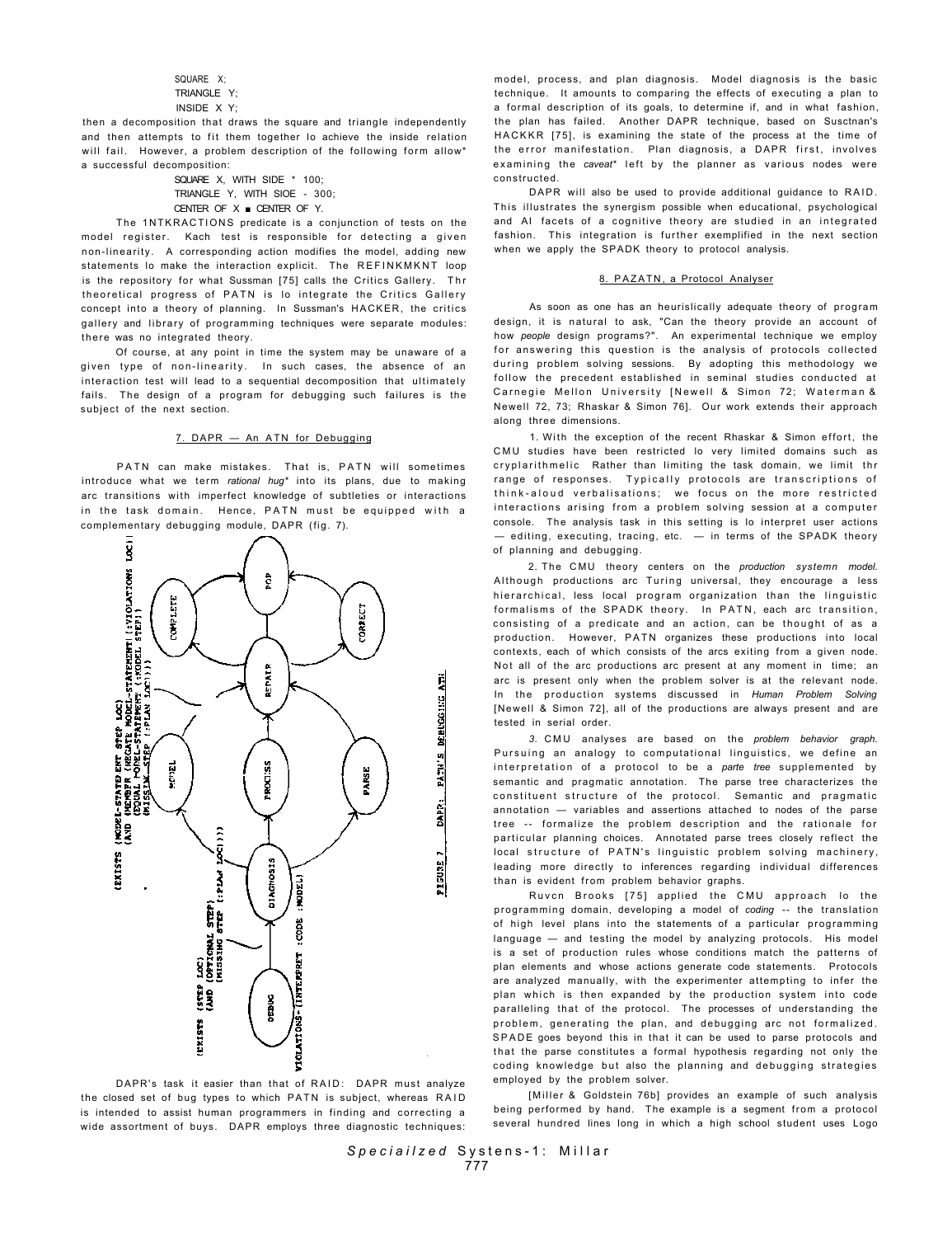to draw the letters of his name. By examining the grammar rules present in the derivation, we can observe various properties of the student's problem solving such as: reliance on certain planning choices to the exclusion of others (e.g., the student employed iteration, but aever recursion); the misuse of certain optional constituents (e.g., a setup was usually included in each procedure even when it was unnecessary); and certain situations where his problem solving violates the grammar and hence is susceptible to syntactic errors (e.g., programs were often executed before their subprocedures had been defined).

Just as a context free grammar is incomplete as a theory .of planning, likewise a parse is only a partial analysis of a protocol. The theory of annotation developed in the PATN work led us from describing only the s*yntactic s*tructure lo more complete analyses of protocols: an interpretation of a protocol is the selection of a particular *annotated* PATN plan derivation. Fig. 8 shows such an



analysis of a simplified protocol in which a wishingwell program is defined, executed and debugged.

PAZATN is a chart-based parser [Kay 73; Kaplan 73] being implemented to interpret protocols in terms of PATN's annotated plan derivations [Milter & Coldstein 76d]. It will operate by causing PATN to deviate from its preferred approach in response to bottom-up evidence (fig. 9). By taking advantage of parsing strategies developed in research on speech understanding [Lesser ct al. 75; Paxton A Robinson 75], as well as the economical chart representation of ambiguities, PAZATN has been successfully band-simulated on ten I/Ogo protocols.

PAZATN will operate by matching PATN-generated plans with protocol data. Two charts.will be used to represent alternative interpretations. The PLANCHART keeps track of the set of plausible subgoals which have been proposed by PATN. Kig. 10 shows a planchart for a wishingwell in which PATN has proposed two alternative decompositions. The structure is a chart because it shares substructures, as exemplified by the common solution to the WELL subgoal pointed to by both wishingwell decompositions'. The DATACHART records the state of partially completed interpretations.



FIGURE 9 TOP LEVEL ORGANIZATION OF THE PROTOCOL ANALYZER



FIG. 10 PARTIAL PLANCHART OF ALTERNATIVES FOR WW Fig. 11 shows how the datachart links events into the planrhart for a PAZATN interpretation of the wishingwell protocol given earlier.

These charts are grown as follows. First PAZATN requests PATN to generate its most plausible plan. This plan is inserted into the PLANCHART. Then protocol events are analyzed one hy one, and matched with subgoals in the PATN plan. The match is recorded in the DATACHART. If no plausible matches are found, PATN is asked to generate the next most plausible plan. The PLANCHART is thereby extended. Common subgoals share the same structure in the chart.

At first, PAZATN will be implemented interactively, with the user -- a psychologist analyzing a protocol — directing PAZATN to select different PATN plans. This follows the incremental implementation strategy used in two of the CM I) protocol analyzers [Waterman & Newell 72; Rhaskar & Simon 76]. PAZATN, even in its early interactive stages, should provide strong evidence regarding PATN's adequacy as a cognitive theory.

PAZATN will also be tested in the SPADEE. contest. Below is

Mille r